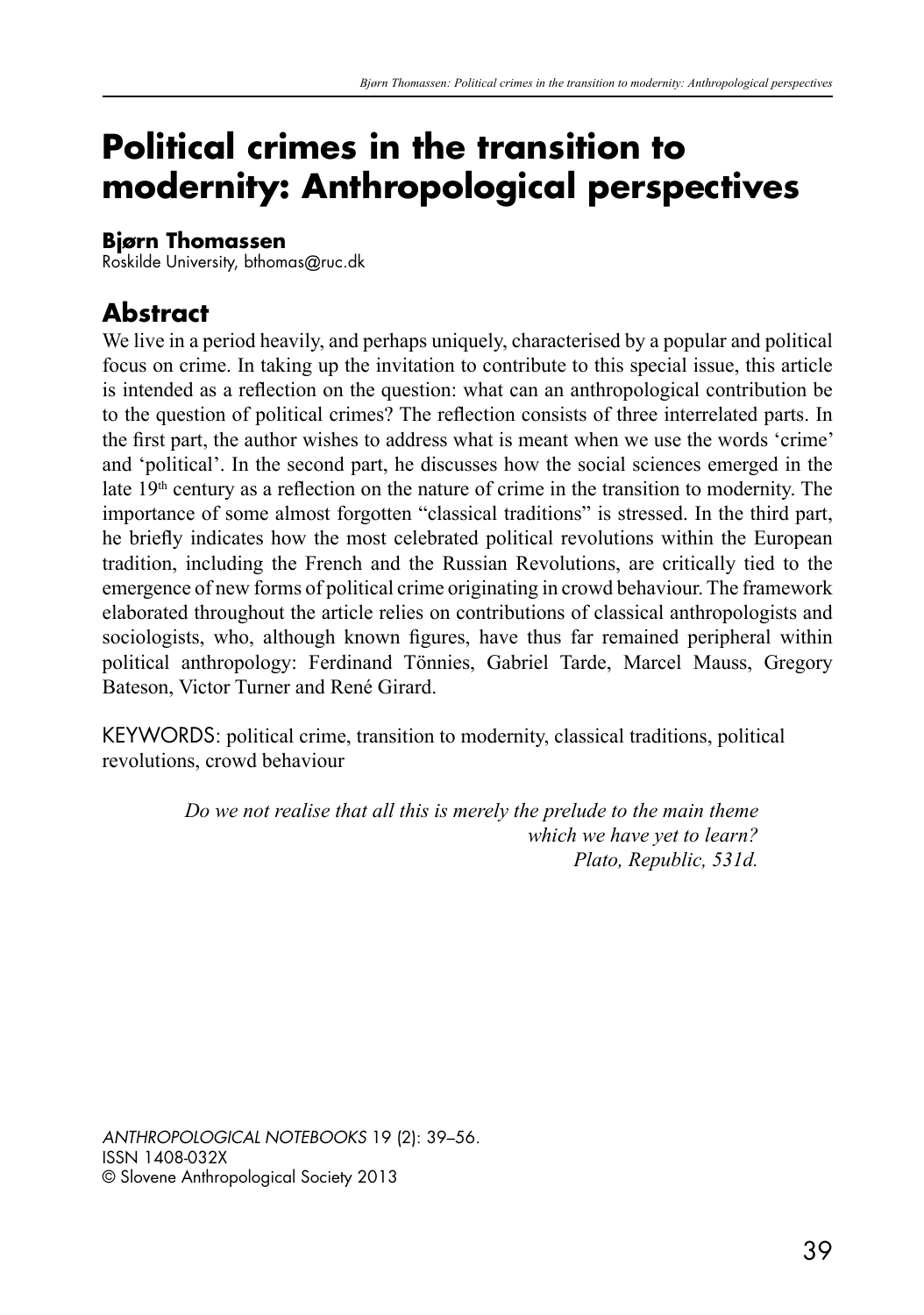*He [the revolutionary] is damned always to do that which is most repugnant to him: to become a slaughterer, to sacrifice lambs so that no more lambs may be slaughtered, o whip people with knouts so that they may learn not to let themselves by whipped, to strip himself of every scruple in the name of a higher scrupulousness, and to challenge the hatred of mankind because of his love for it – an abstract and geometric love. Arthur Koestler, Darkness at Noon*

*I stuck around St. Petersburg when I saw it was a time for a change killed the czar and his ministers Anastasia screamed in vain, I rode a tank held a generals rank when the blitzkrieg raged and the bodies stank. Pleased to meet you, hope you guess my name, oh yeah. Ah, what's puzzling you is the nature of my game, oh yeah. Mick Jagger/Keith Richards, Sympathy for the Devil*

#### **The meaning of the words we use**

I would like to start with the most general of observations: The study of political crimes, even in its detailed empirical forms, must somehow be tied to a general reflection on what the *political* is, or should be. Here lies a true challenge, as almost all of the founding fathers of the social sciences clearly perceived. Mauss ended his classic book, *The Gift*  (1990), with a concluding chapter that must be read as a foundational statement on the nature of our "common life". Mauss not only summed up his analysis of gift-giving practices, but in the very last sentence reminded the reader that this study of gift-giving practices should furthermore:

> [A]llow us to perceive, measure, and weigh up the various aesthetic, moral, religious, and economic motivations, the diverse material and demographic factors, the sum total of which are the basis of society and constitute our common life, the conscious direction of which is the supreme art, *Politics*, in the Socratic sense of the word (Mauss 1990).

In this Maussian spirit, let me therefore start this essay by returning to foundations, e.g. the meaning of the words we use. In a somewhat unfashionable vein, I would like to stress that I consider etymology itself a specific type of cultural analysis, and closely linked to anthropological methodology. While etymology played a minor role to founding fathers like Radcliffe-Brown and Malinowski, it had vital significance to a series of "maverick anthropologists" whose foundational insights were closely linked to etymological reflexivity; this was not only the case for Marcel Mauss, but also for two of the figures discussed below, Arnold van Gennep and Victor Turner. It was equally crucial to the "anthropological historian", Johan Huizinga, whose milestone work, *Homo Ludens*, approached the nature of *play* via a comparative etymological analysis, involving almost all European languages. Of course, it is not the case that the origin of words *directly*  convey cultural meaning. In tracing the meaning of words, one should rather follow the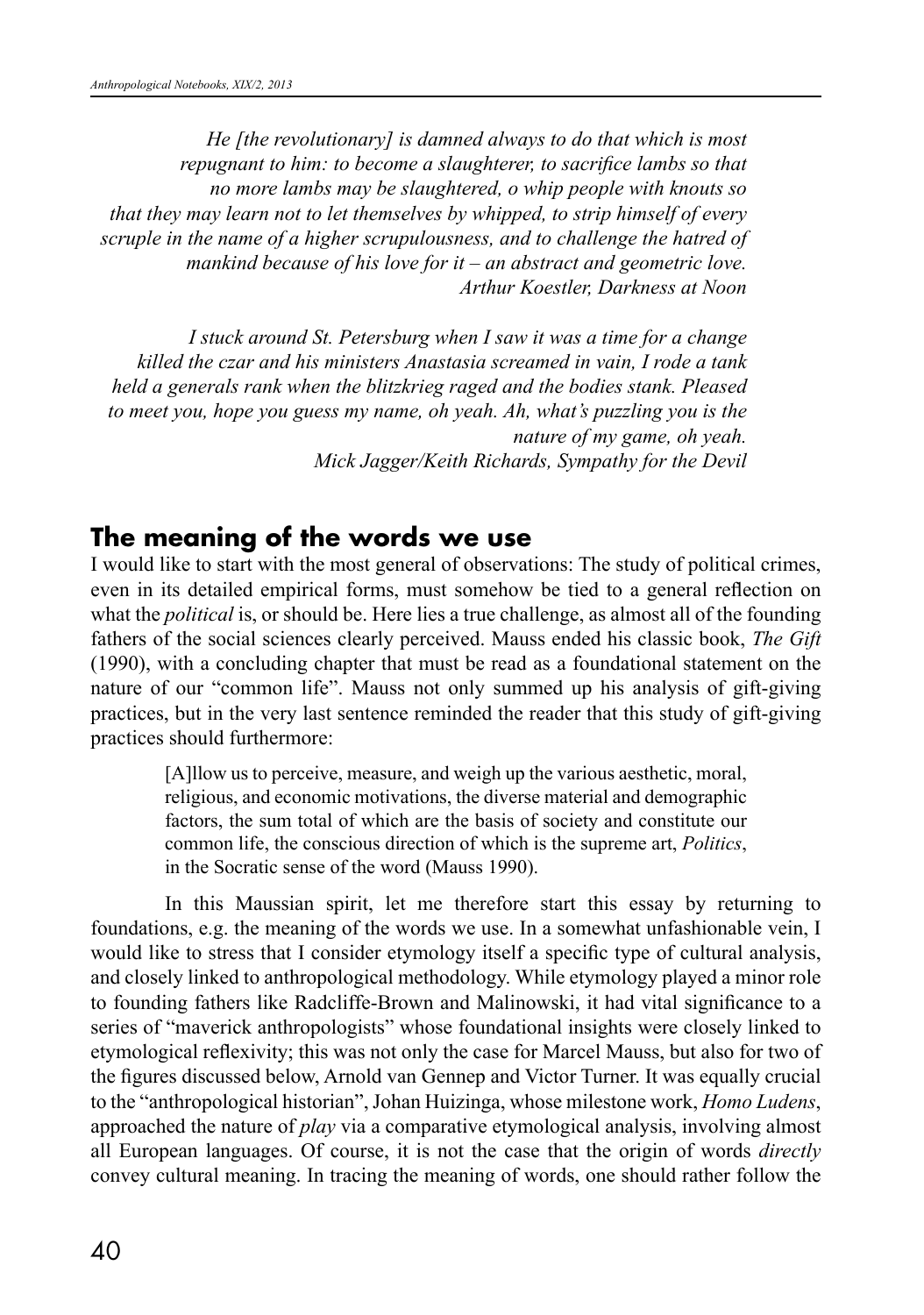framework proposed by the Italian linguist, Mario Alinei, whose work complements the historical-semantic approach of Reinhart Koselleck (Szakolczai 2011).

The point is that words are themselves "containers" of significant information, and dense with meaning. Both the words in question, *political* and *crime*, are Greek and therefore linked to the "Greek discovery of politics" (Christian Meier 1990). Moreover, understandings of the political *always* related, in an essential way, to understandings of crime. It is almost certain the word crime developed from *krinein* (to separate, decide, judge), from the PIE base *\*krei-* (to sieve, discriminate, distinguish). Hence, political judgment and decision making, and crime have a shared foundation that is surely both linguistic and experiential; in this regard one must note the equally close links to the concepts of *crisis* and *critique*.

At the level of foundations, the political and crime belong together: the political was made historically *possible* in connection with a rethinking of crime, justice and punishment, linked to the emergence of the citizen and the notion of collective good. This development can be contrasted to earlier notions of crime and punishment, prior to the political reforms of Solon, for example, or prior to the democratic revolution (Meier 1990). In fact, in ancient Greece, the worst possible crime one could commit was *hubris*; it was considered so because it was destructive of social bonds and human relationships at a truly fundamental level, a fatal transgression of communally defined limits of appropriate behaviour. While other crimes could be mediated and punished, in the case of hubris there was no hope: the transgressor had to be exiled. Interestingly enough, this "fatal" method of ostracising individuals whose sheer personal essence or "soul" has come to represent a threat to the survival of the collectivity has been documented in a series of tribal or smallscale societies; the problem is, of course, that others may imitate the diseased soul.

The term political represents a remarkable continuity; it cannot be reduced to or replaced by terms like state, institutions, law or rule. This is so because the notion of politics in an essential way combines the "institutional sphere" with the qualities of human beings, our values, our ways of dealing with truth, our respect for others, our search for justice; in short, our living together in a meaningful way in some kind of meaningful community (it was Mauss' great recognition that such meaningfulness could only be based on reciprocity). The most basic sense of this point is expressed by the Aristotelian term *zoon politikon*, often translated as man being a "social animal", but which does not do full justice to the original expression, as it ignores the political dimension (see Szakolczai 2009).

Although the ancient Greek understanding of politics remained a constant reference point in Western history, it also went through radical historical transformations that altered the point of departure. The most decisive transformations in Europe happened during early modernity and have been analysed by Koselleck (1998). To put it briefly, it was the ancient Greek anthropological underpinning of the political that was seriously undermined in the transition to modernity. This happened as politics slowly became a question of order, without any reference to meaning – a development that can safely be traced back to the contract theorists of the  $17<sup>th</sup>$  century and further back to Machiavelli. It also seems clear that it was this anthropological aspect of the political that Weber was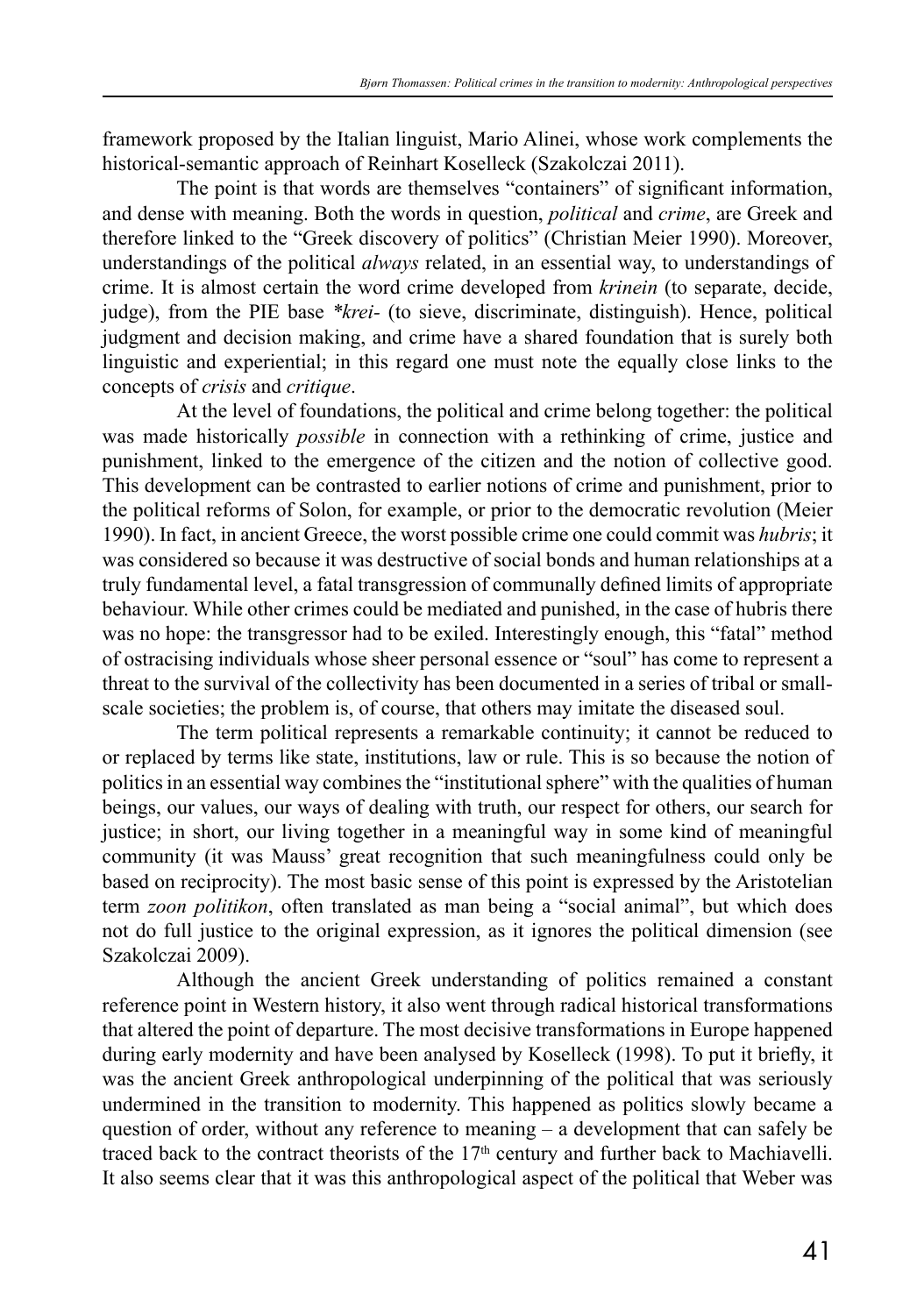trying to recover in his talk, *Politics as a Vocation*, linking institutional analysis with the qualities of the human being, going to the roots of our *menschentum*: what must a human being be, that he can act in politics? Not coincidentally, Weber inferred Pericles as a historical reference point.

The human being is, of course, both social and political, but the classical notion of the political as a meaningful, active directing or orienting of one's life toward certain values and goals within a community (as Mauss insisted) was seriously neglected in the liberal-Enlightenment mentality, but, alas, also in current social/political theorising; a neglect, or erosion, which was perceptively analysed by Koselleck (1998) as a central aspect of the "pathogenesis" of modernity.

I would therefore like to suggest that the question of political crimes needs to be understood in connection with social disorder or moral breakdowns, and also with a problematic tendency toward a mechanisation of the political, which even makes a "corruptive attitude" seem desirable and "human", or where "Machiavellian attitudes" can become justified by this or that rational goal of order-achievement. The ties between the individual and the larger community are underdetermined or even negatively defined (as in the Hobbesian tradition) as the point of departure for thinking the political; according to Hobbes, it was mutual fear that made modern politics possible. If this is so, it could indicate that the apparently global spread of political crime cannot simply be overcome by invoking mechanisms of legal or social justice, "more democracy", "more equality", "more transparency", "more control" or more "people power", recasting the slogans of our revolutionary traditions that more than often turned into totalitarian nightmares (in fact, the ideal of total transparency is exactly what defines terror regimes). Nor can one look for remedies against the proliferation of political crimes at the level of political ideologies of emancipation: it seems to be the case that while totalitarian, anti-democratic states (in all their variety) constantly produce political crimes of the worst kinds, in liberal democracies other forms of political crime spread and develop, corrupting and eroding politics from within. Our discussions of political crimes ultimately have to involve a consideration of the meaning of politics in modernity; this was clearly perceived by some of the most overlooked founding fathers of the social sciences, to which I now turn.

# **The question of crime and the foundations of the social sciences**

To ask about the "nature" of political crimes today implies awareness of a two-fold contextualisation. First, we live in a period heavily, and perhaps uniquely, characterised by a popular focus on crime. Second, the study of crime belongs intimately to the very birth of the social sciences. Therefore, to approach the question of crime from an anthropological perspective also involves, by necessity, a revisiting of disciplinary traditions.

The social sciences (anthropology and sociology alike) grew out of legal studies and philosophy. The majority of early anthropologists in the late  $19<sup>th</sup>$  and early  $20<sup>th</sup>$ centuries held law degrees and entered speculation about "origins" and evolution from a legal perspective. This includes figures like MacLennan, Bachhofen, Morgan, Maine,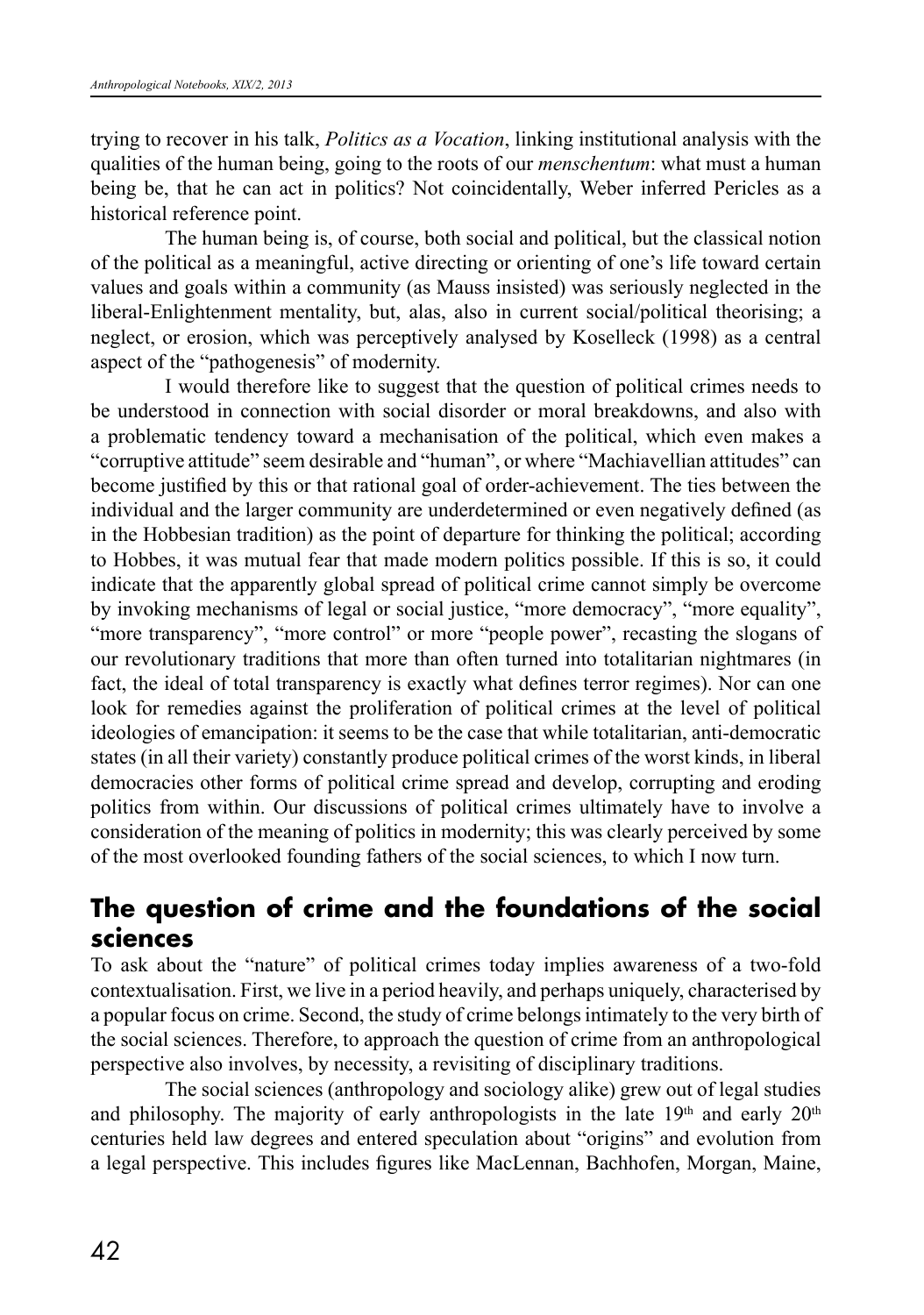and a multitude of others. The same can, of course, be argued about early sociologists, including founding fathers such as Tönnies, Weber and Tarde. The main empirical field of  $19<sup>th</sup>$  century social science was, in fact, law and crime. In anthropology, this focus on crime and law held sway up until Malinowski's *Crime and Custom in Savage Society* (1922). From the 1920s onward, however, the question of crime somewhat shifted to the background, whereas crime and deviance remained core themes in sociology. Of course, anthropologists never stopped considering crime to be a crucial aspect of society. Culturespecific conflict negotiation and law was a main focus within the subfield of political anthropology that developed from the 1940s onward (see Thomassen 2009). At the same time, crime (understood as a unified subfield of study) was *not* among the most dominant themes of  $20<sup>th</sup>$  century anthropology. In the current situation, this may be considered a serious shortcoming and for a remarkably straightforward reason: in almost every corner of the world today, crime is very much what people talk about. Crime serves to define people's anxieties and identities, their fears and hopes. Crime is also an ever more dominant theme in popular literature, in crime novels and in television series, and globally so. Crime is, quite simply, an increasingly central aspect of the world in which we live. It is in this general context that questions of *security* have imploded in the social body, and now dominate both domestic and international political debates, as perceptively captured by Michel Foucault in his 1977-78 College de France lectures on *Security, Population and Territory*. Within this wider context, how can anthropology contribute to the study of crime? Moreover, what could be its particular contribution to political crimes?

We do well not to forget the debates over crime that characterised the early social sciences from the late  $19<sup>th</sup>$  century. The underlying questions asked and the problems posed are arguably not *that* different from the issues we struggle with today. The question, 'Who is a criminal?,' was central for positive criminology. It was *the* central question for Lombroso and his Italian school of criminal anthropology, whose worst errors Gabriel Tarde was quick to point out. During the  $19<sup>th</sup>$  century, the growing disciplines of criminology and penology came to see crime as a unified phenomenon, emerging with new vigour in the growing urban societies. Criminologists working in Europe and America noted, for example, how crime was a bigger problem in marginal areas. In line with the Chicago model of the city, this spatial marginality was often situated around the central districts of the "industrial city"; today this marginality tends rather to be found in the outskirts of the city, although marginality is often reproduced around the central nodes of transportation, e.g. train and bus stations. Therefore, the question of 'Who is a criminal?' was also tied to *where* is the crime?;' and from the very beginning, the underlying aim was policyoriented: how could crime be prevented, and how should it be punished?

The development of a scientific *method* for the social sciences took place with reference to the systematic and comparative study of crime. There are obvious reasons for this intimate connection. The social sciences emerged in the in-between areas of law, history and philosophy. The claim to a scientific status of the social sciences hinged on the claim to have moved beyond "speculative" approaches to the study of society (philosophy) or purely formal, deductive law-like procedures (as in the legal tradition). Much of the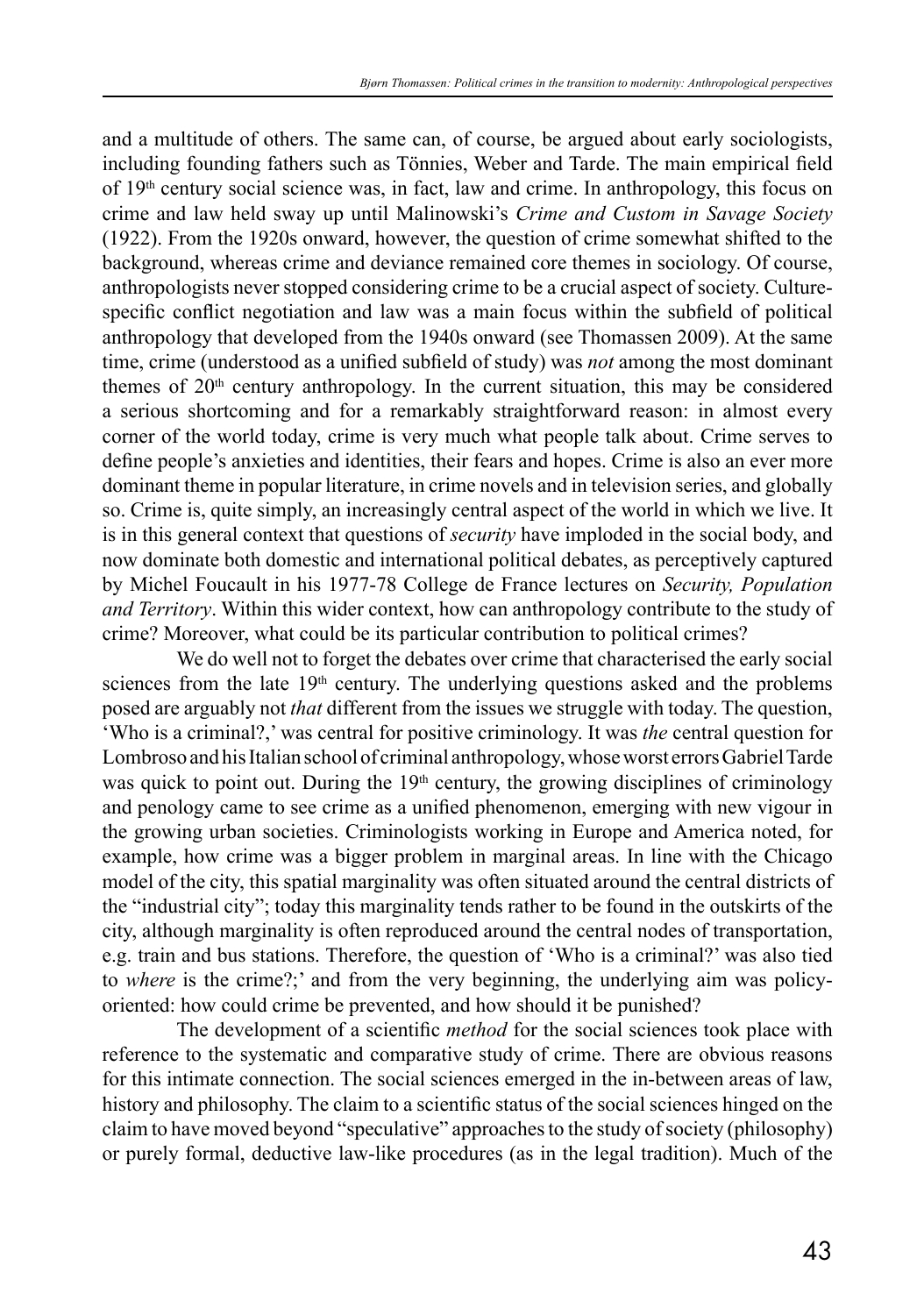quantitative data that early social scientists had at their disposal to demonstrate their novel scientific procedure came from state departments working with demography, and hence also with crime. By the late  $19<sup>th</sup>$  century, most European states had been gathering crime and suicide rates for some decades, and within different regions and cities. This allowed for longitudinal and synchronic comparison. To be sure, crime statistics were not the only kind of data readily available to early social science. However, compared to other census data on for example age, gender, language, household composition, which in the same period was being standardised across Europe (see Thomassen 2006), crime data spoke more directly to an aspect of human *behaviour*, and hence offered data on a clearly social phenomenon for which an explanation could be sought. This was, to name one emblematic example, the case for Durkheim's study of suicide (1951), which is normally seen as the first successful application of a social scientific method to a clearly delimited empirical field. The statistical data was given to him (via Marcel Mauss) by Gabriel Tarde, who was then Chief Statistician at the Department of Justice in Paris (for a critique of Durkheim's approach, see Thomassen 2012b).

The reasons for the connections between crime and the emergence of the social sciences go even deeper. The "who" and "where" of the crime became tied to a series of further questions, such as '*Why* does crime take place?,' 'What *types* of crime take place in what kind of settings?,' and hence to larger questions pertaining to social existence in the context of urbanisation and what we today would call "modernisation". The investigation of crime quickly turned into a study of the emerging "modern" world, and the urban "mass society". It is therefore no coincidence that the main diagnostic terms developed towards a capturing of modernity, grew out, directly or indirectly, from empirical studies of crime. Crime was a social fact to be reckoned with, but crime was itself undergoing a transformation or a new type of problematisation that, as Foucault would argue much later (1979), pointed towards broader social configurations. Something was happening to crime in the passage to  $20<sup>th</sup>$  century modernity, and it clearly connected to the emergence of new community forms – or perhaps the loss of such community forms. Early social science was therefore both an attempt to understand and to regulate crime; but this attempt was intimately tied to an understanding of modernity. Our "return" to crime in the current context must, in one way or another, keep us reflexively rooted in this question.

# **Ferdinand Tönnies: forms of crime in Gesellschaft and Gemeinschaft**

A main figure in the historical debate remains Ferdinand Tönnies (1855-1936). Tönnies is mostly known for having invoked the distinction between *Gesellschaft* and *Gemeinschaft*. Tönnies made this distinction in his 1887 book of the same title. Today, we mostly mention Tönnies in order to dismantle what is routinely considered an oversimplified dichotomy. The problem is that Tönnies is rarely read today, so we do not actually know what it is we criticise. In 1909, Tönnies became the first President of the German Society for Sociology, which he founded together with, among others, Simmel and Weber, a position he held until 1933 when he was ousted by the Nazis. He is perhaps the most published German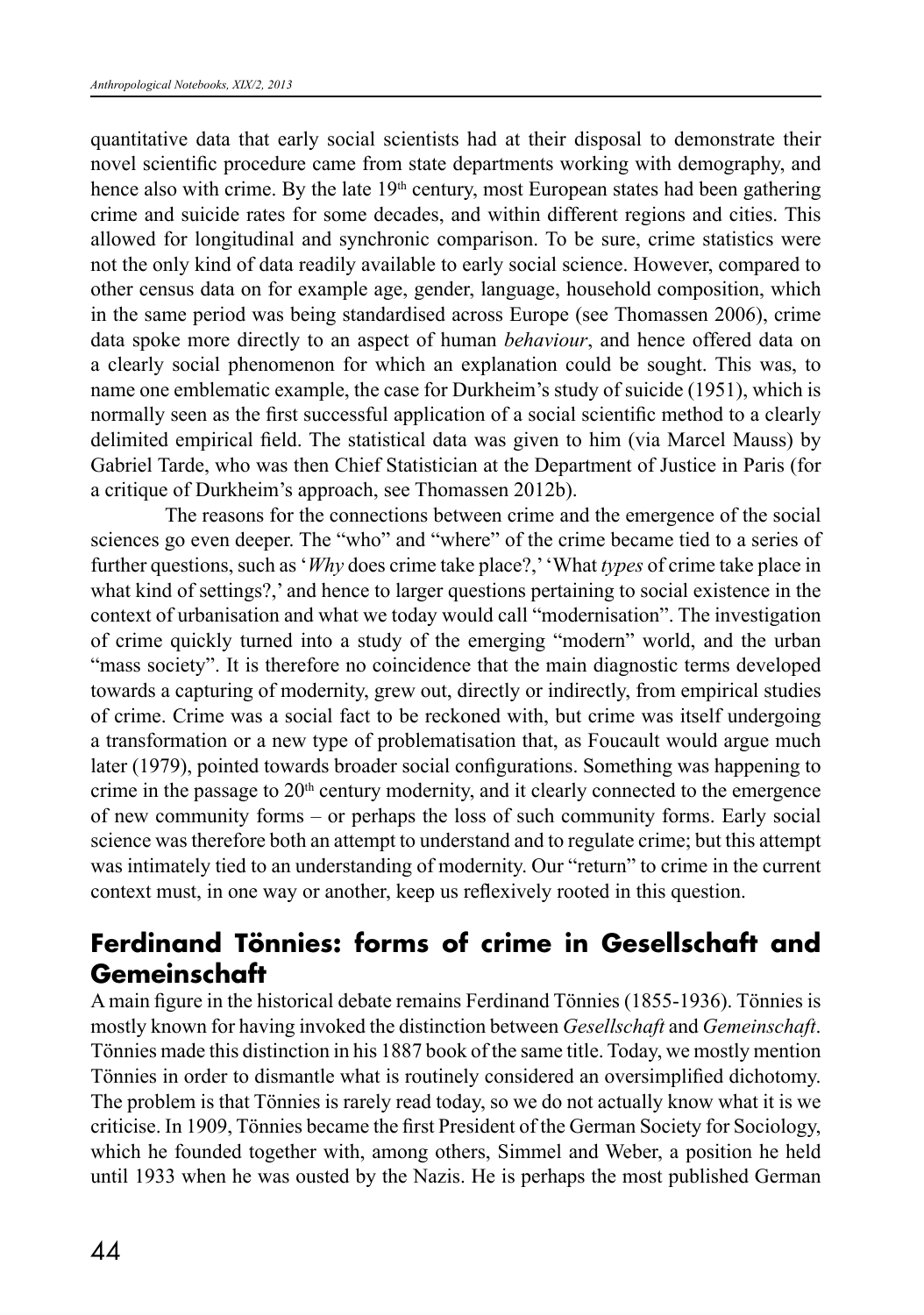social scientist ever, with almost 900 works listed. Evidently, crime was a central theme in his entire oeuvre. According to the excellent and extremely helpful reconstruction of Tönnies' work on crime by Mathieu Deflem (which I follow here), Tönnies published 34 works on crime (22 papers, 3 books and 9 review articles), in addition to 17 related methodological papers on criminal statistics (Deflem 1999: 88).

Tönnies tackled the question of crime prevention and punishment throughout his life. He did it perhaps most directly in his 1891 article, *Prevention of Crime*, published in the International Journal of Ethics. Here, he anticipated what would later become more widely accepted, but which was then a quite unusual thing to claim: namely, that imprisonment would have no positive reformative effects on the imprisoned; quite the contrary. However, to assess the importance of Tönnies, one must return to his most prominent work, *Gemeinschaft und Gesellschaft*.

This was not just any book: its aim was to establish the epistemological and methodological principles of the discipline of sociology. Tönnies invoked the distinction between Gemeinschaft and Gesellschaft as a heuristic device, or as ideal types (the German word most often used by Tönnies was *normaltypen*). Even in today's networking society with computers and satellites, and as any person who has lived in both a small village and a large city can attest, there are indeed substantial differences in forms and styles of community formation relating to scale and size of the setting. The two types are differentiated partly by their mode of communication, i.e. traditional handed-down beliefs versus public opinion that is, at least on the surface, more "rationally" and scientifically based and grows out of reflection and discussion via an emerging public sphere that comes to supplement (if not replace) interpersonal relations. Tönnies never said that one form would replace the other in a positive evolution toward a modern, rational world. Likewise, Tönnies was *very* far from simply celebrating this emerging "public" and more "abstract" and "rational" society (see here Tönnies 2003). Such a naïve attitude toward the rationality of the public sphere should rather be ascribed to Habermasian approaches, certainly not to Tönnies.

Although *Gemeinschaft und Gesellschaft* was not primarily about crime, its main conclusions had decidedly direct implications for understanding both crime and punishment. Tönnies understood that to capture the transformation of crime in the context of modernisation, one had to approach the nature of collective behaviour. Indeed, Tönnies' book was precisely an empirical analysis of collective identity and behaviour. It was a book about what kind of cultural community forms could emerge in modernity, as indicated by the original subtitle, *Gemeinschaft und Gesellschaft. Abhandlung des Communismus und des Socialismus als empirischer Culturformen.*

Something quite essential happens to crime and law when moving in between the two worlds of Gemeinschaft and Gesellschaft. The equilibrium in Gemeinschaft is achieved through various forms for social control, including morals, conformism, and exclusion. Gesellschaft keeps its (always precarious) equilibrium through police, laws, tribunals and prisons. Rules in Gemeinschaft are implicit, while Gesellschaft has explicit rules (written laws). As Tönnies writes in his conclusion: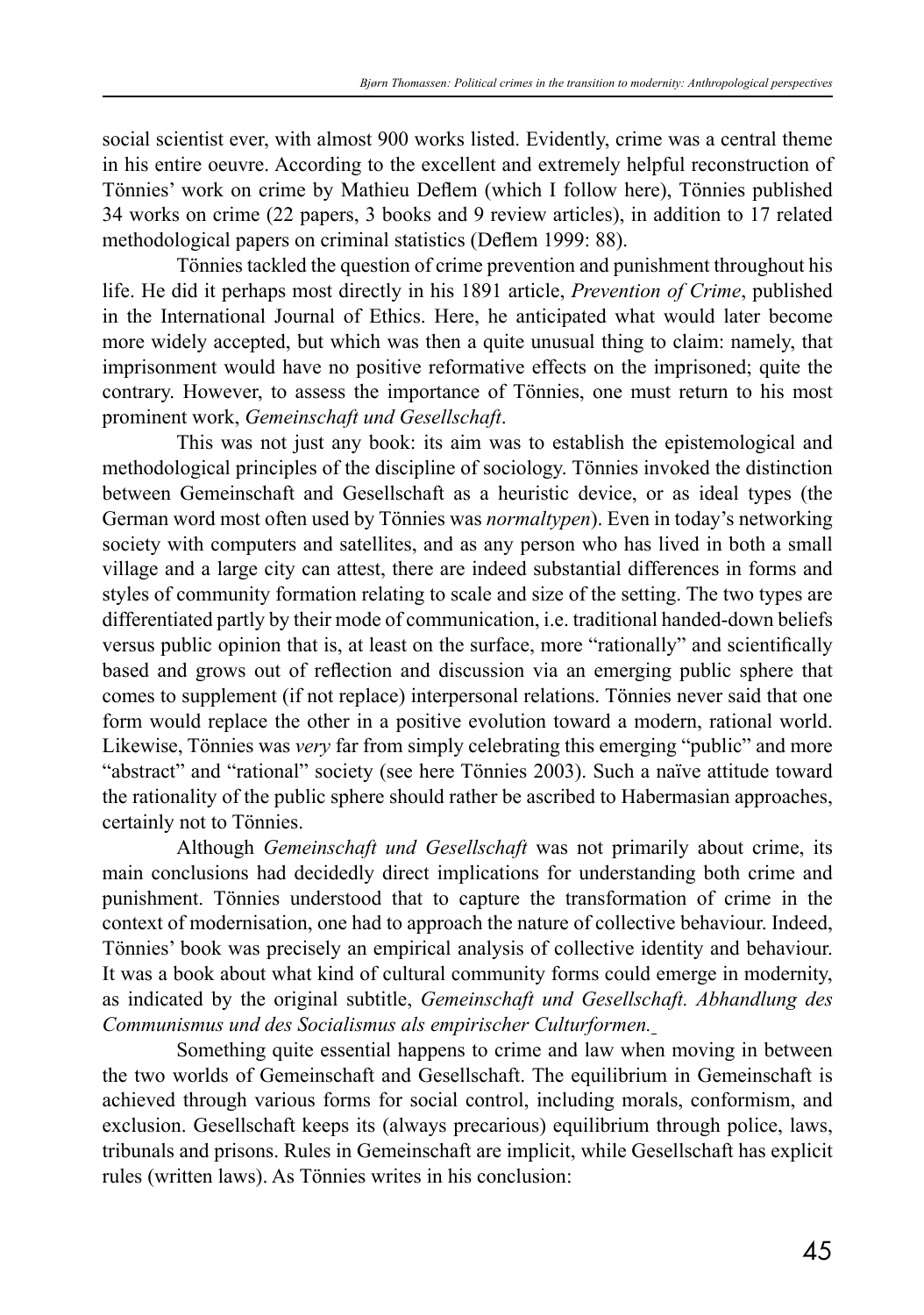We have on offer two contrasting systems of collective *social order.* One is based essentially on concord, on the fundamental harmony of wills, and is developed and cultivated by religion and custom. The other is based on convention, on a convergence or pooling of rational desires; it is guaranteed and protected by political legislation, while its policies and their ratification are derived from public opinion.

Tönnies called these two forms for law "customary" and "statutory". Following a much more rigorous and empirically sustained analysis than that of Durkheim, Tönnies (I stress it again) did not see these two forms as opposites or exclusive; but he did argue that there had been a gradual evolution from common to contract law. Moreover, in line with Weber, Tönnies argued that law had almost entirely been monopolised by the state.

Tönnies further distinguished between crimes and "infractions" as two types of punishable acts. Crimes are deliberate violations of social and political rules, involving infringements on the constitution. This is a meaningful distinction also in the contemporary context. In several of his later his empirical studies, Tönnies would show that certain crimes would proliferate in urban settings while others were more typical of a "small-scale" Gesellschaft settings. Rogues formed the larger part of all criminal types, and urban natives were more likely to belong to this category. The more a crime reflected a conscious *will*, the more likely it was to be attributed to urban criminals, while rural natives were more likely to commit crimes deriving from a passion which did not serve a specific material purpose (Deflem 1999: 95). In other words, Tönnies saw that while certain crimes diminish in a modern setting, other types – the willed crime, consciously inflicting harm upon other subjects in order to achieve a personal gain – would increase in volume.

In his later works, Tönnies returned to the question concerning the new type of collectivity that characterised the early  $20<sup>th</sup>$  century (see for example Tönnies 2003[1922]). He wrote of "the dispersed audience" and "the large public" consisting of "spiritually [rather than spatially] connected" individuals. Tönnies focused in particular on the potential of the modern press system to eviscerate national borders. Indeed, to some extent, Tönnies' work certainly has to be understood as a study of media. This is important, as today everything we think and feel about crime is so evidently produced by the media. Most human beings have little or any *direct* contact with criminal acts, yet the discourse of crime is everywhere. Competing claims and slogans to combat crime can often determine political elections. Tönnies perceptively emphasised the factors that affected audience reception of a message. He identified an embryonic concept of "opinion leaders" and he also noted the strong impact the "personality" of the message deliverer could have. His analysis of propaganda stressing slogans, the sharpening of contrasts and the importance of repetition in many ways anticipated concerns regarding the most horrendous political crimes that came to characterise the  $20<sup>th</sup>$  century.

Tönnies also wrote of the bursting of "opinion bubbles", and noted how 'public opinion lacks a specific space and time. It spreads like a fog…' (Tönnies 2001: 247). He wrote of the stream of anti-Semitic propaganda which 'leaves its banks at times of public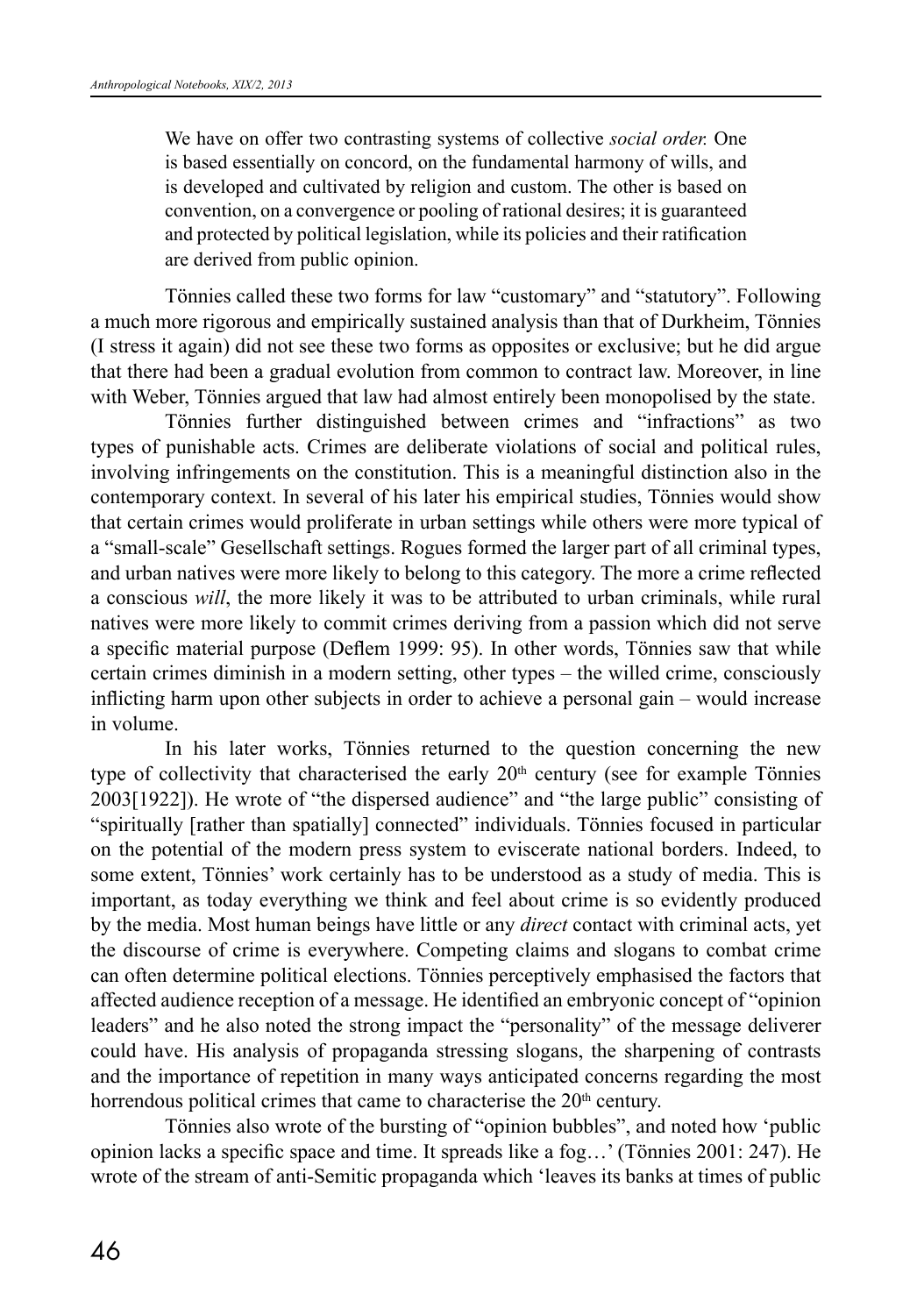election', and critically observed that 'the press is free, but not its journalists.' A century before Murdoch, he referred to journalists as "prostitutes of the intellect." Tönnies' gave depth and attention to these questions in his mature work and timely contribution on the "spirit of the modern age", which appeared in 1935; a fuller discussion of this work is however outside the scope of this article. However, his analysis bears strong resemblances with the work of another criminologist-cum-sociologist: Gabriel Tarde.

# **The Durkheim/Tarde debate in France**

In France, the reception of the book by Tönnies led to yet another confrontation – even if at a distance – between Gabriel Tarde and Emile Durkheim. I invoke this debate for reasons that go well beyond intellectual history. First, Gabriel Tarde's work must be considered a "missing classic" within a larger tradition of political anthropology (Szakolczai & Thomassen 2011). Moreover, the positions taken by Durkheim and Tarde provide two indeed decidedly different starting points for understanding modernity and the role of crime. Moreover, to put it quite plainly, Tarde's position is endlessly more fruitful, and brings us to the core of the problem relating to crime in mass societies. Inversely, and to put it even more bluntly: Durkheim's position was not only problematic in a general sense; it also positively blocked him from understanding the problematic nature of collective behaviour. Since Durkheim is still today the most referenced authority on the social study of crime and "deviance", this needs to be further explicated.

Durkheim's own thesis, published in 1892, proposed a distinction between organic and mechanical solidarity; and much like Tönnies, Durkheim indeed exemplified this division by considering two diverging types of punishment. Durkheim had already reviewed Tönnies' work in 1889, and quite critically so (Durkheim 1889). At the same time, Durkheim's ideas and concepts could be argued to rely quite heavily on the work of Tönnies. The debate over Tönnies' work was taken up again in 1895, where Tönnies' thesis was discussed by both Durkheim and Tarde in the same issue of *Revue Philosophique* (in which Durkheim had also published his 1889 review). The book by Tönnies clearly held central importance to both thinkers: next to the empirical analysis (including a certain involvement with crime), the larger aim of the book was to lay out the foundations of sociology as a science; its methodology relied upon statistical analysis and its interpretation; the entire argument had to do with a general grasp of social life, and the transformation of power and social relationships within a larger process of mass urbanisation.

The Tarde/Durkheim commentary mostly centred on the relationship between the human "will" and society, the individual and the social. Durkheim stated his position in a short article, *Crime and Social Health*, while Tarde made his positions clear with an almost identical title, *Criminality and Social Health*. For Durkheim, "social facts" were both independent from and exert influence upon the individual consciousness, not the other way round; for Tarde, things were somewhat more complex, and he failed to see how sociological concepts could exist in total isolation from psychological factors.

Considering that social science textbooks still today position Tönnies' concepts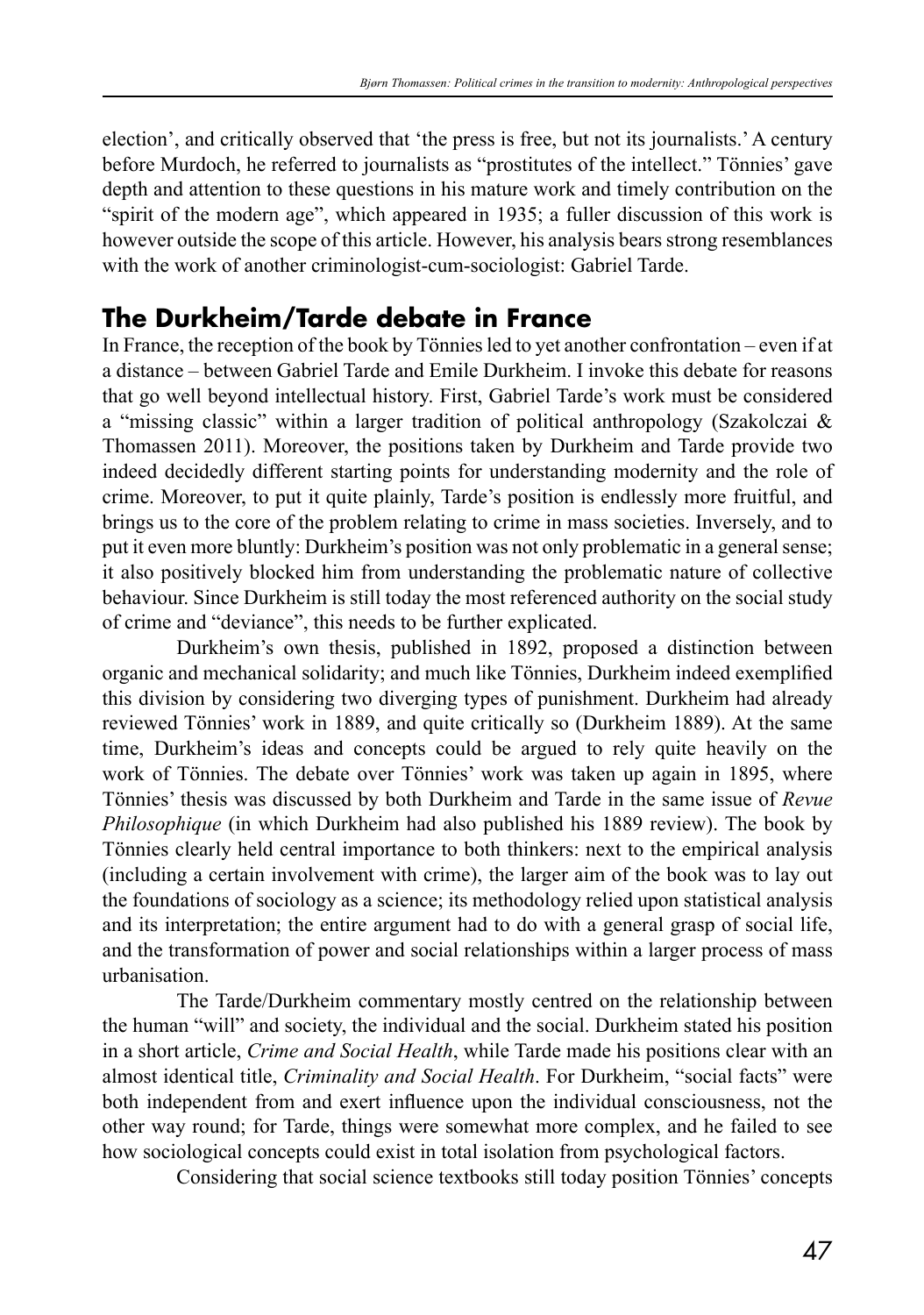of gemeinschaft and gesellschaft as being similar to Durkheim's notions of mechanical and organic solidarity, it is worthwhile invoking Tönnies' own reaction to the Tarde/ Durkheim dispute. Tönnies concurred with Durkheim that social facts (a term that Tönnies considered identical to his own concept of "social wills") are somehow independent from, and have a certain force over, individual consciousness. In contrast, Tönnies said, Tarde 'is absolutely right when he calls sociological concepts, which are released from all psychological foundation, frivolous and fantastic. In Durkheim, indeed, the psychological foundation is entirely missing' (Tönnies quoted in Deflem 1999: 103). Therefore, Tönnies situated himself between the extremes of "sociologism" and "psychologism", but in fact he came remarkably close to Tarde's position. Tönnies argued that the *force* of social life over individuals, so stressed by Durkheim, is only an extreme case and not at all the general rule: 'the general is the reciprocity (*Wechselwirkung*) between, on one hand, the individuals, and, on the other hand, a social will which is looked upon by them, conceived as substantially, and, therefore precisely, *created*' (ibid.).

Tönnies' position on the relationship between human will and social formations is almost identical to Tarde's focus on interdependencies and reciprocity: and rather than positing the social as a given, they both agreed that what we need to explain is exactly the *formation* of the social will. Tönnies' position, however, is simply not compatible with that of Durkheim. In fact, in his own review of Durkheim's *Rules of the Sociological Method*, Tönnies, not without an ironic twist, noted how Durkheim had proposed a binary distinction with an evolutionist view lurking behind it, when this was exactly what he had criticised Tönnies for doing; he also expressed his surprise that Durkheim's perspective led to the 'curious result, that criminality would be a normal phenomenon of social life' (Tönnies quoted in Deflem 1999: 103).

This very general point has important bearings upon how we see and approach political crimes in a modern setting. Summarising what has been argued thus far, any such understanding must be surely rooted in a deeper understanding of the relationship between individual and community and the role of crowds and publics in modernity. In the following, allow me to further elaborate this point, engaging with the contributions of Gabriel Tarde in greater detail.

### **Gabriel Tarde and the rise of the public and "collective crime"**

*'The true advent of journalism, hence that of the public, dates from the Revolution, which was one of the growing pains of the public…' (Tarde 1969: 280).*

Tarde's position, in contrast to Durkheim, cannot be easily summarised. Gabriel Tarde was born in Sarlat, the Dordogne, France in 1843, where he grew up to become a lawyer and *juge d'instruction*. Early on in his career, he observed that particular crimes appeared to spread in "waves" through society as if they were fashions. Therefore, Tarde's early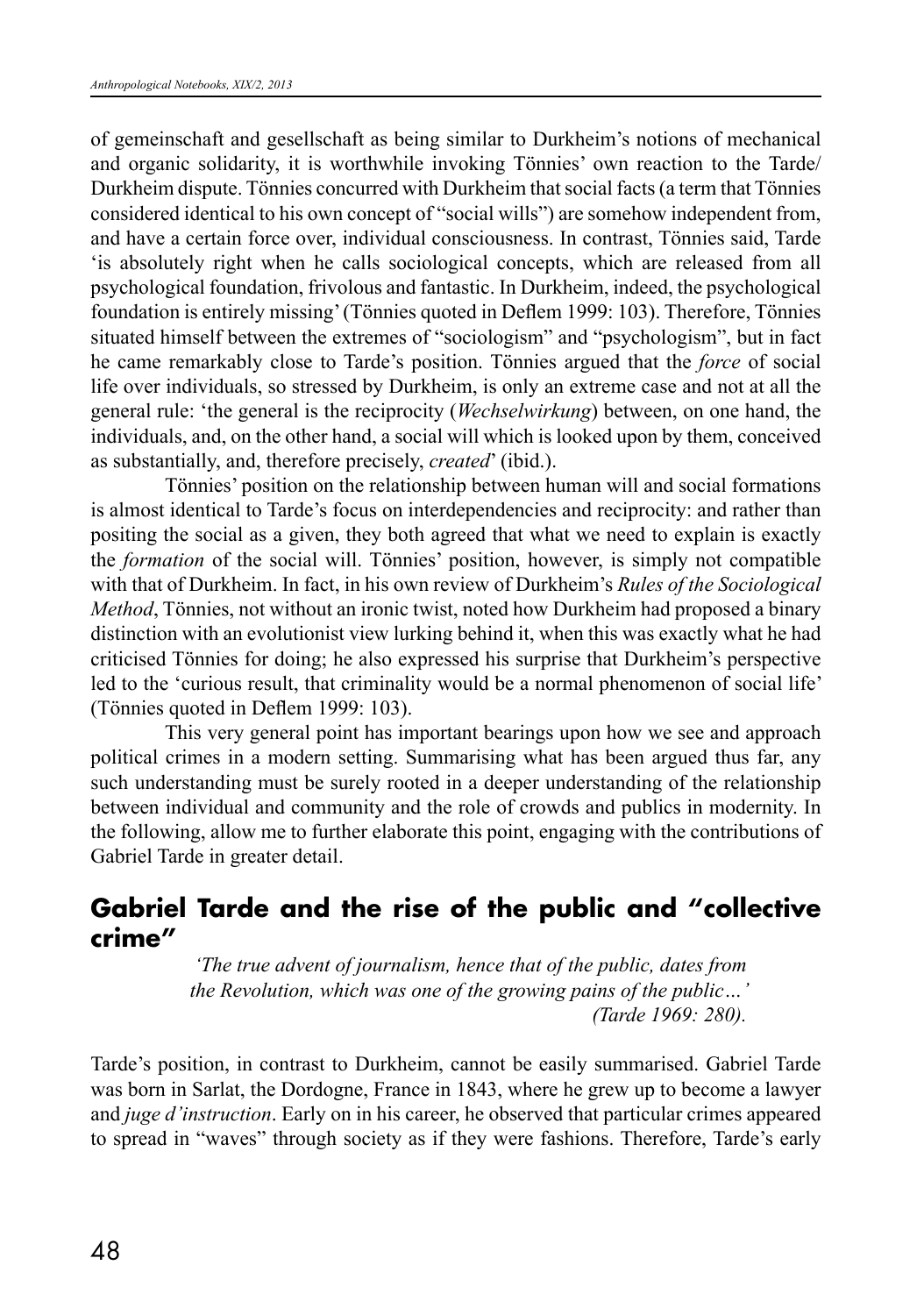interests had to do with crime in a comparative perspective. It was this interest that led him toward the social sciences. Tarde sensed that the epidemiological aspect of criminal activity might be just one instance of a more general feature of the social world. From this observation, and through the publication of a series of articles and books, and in particular his main work, *The Laws of Imitation* (first published 1890), he developed this idea and outlined a general research program for sociology, one that would differ in fundamental ways from that of Durkheim.

Tarde is arguably one of the most overlooked figures in anthropological/ sociological theory; as an opponent to Durkheim, he was side-lined and almost forgotten within the social sciences after his death in 1904 (see again Szakolczai & Thomassen 2011; Thomassen 2012b). This is particularly unfortunate, as Tarde's reflection on the crowd and the public should stand as central readings in any effort to understand "crowd violence" and political crimes committed by collectivities, within or beyond state legislation.

Tarde started out as a comparative criminologist before he became a sociologist, or rather, a "micro-sociologist" within what one can certainly identify as an anthropological tradition. Tarde's work was placed in the intersection between comparative criminology, sociology and psychology. Several article titles of Tarde can be mentioned here: *Les crimes des foules* (*The Crimes of Crowds*, 1892), *Foules et sectes au point de vue criminel* (*Crowds and Sects in Criminal Terms*, 1893). Most importantly, however, Tarde had highlighted the role of imitation in his *Laws of Imitation* (1903).

In Tarde's early publications, he took issue with racial and geographic theories as for example argued by Lombroso and the Italian school. Tarde instead emphasised the preponderance of social factors behind crime (Tarde 1969: 2–5). Furthermore, for Tarde, social factors meant to a high degree *socialisation* and *imitation*. Crime in general and crowd violence in particular can only be fully captured once related to imitation and the role played by imitative behaviour. Tarde argued that the tendency towards imitation is the single most fundamental drive behind the creation and development of social institutions; it is, alas, equally crucial for the study of political crime.

The starting point is that crime is highly mimetic, evidenced by such widely used terms as "crime waves" (first used in 1893) and "crime cultures". Tarde identified three laws of imitation, including (1) the law of close contact, (2) the law of imitation of superiors by inferiors, and (3) the law of insertion. Each of the three types goes some way toward describing how/why people engage in crime. First, individuals in close intimate contact with one another imitate each other's behaviour. Simply put, people have a greater tendency to imitate those with whom they have the most contact. This, however (and in contrast to Durkheim's superficial critique of Tarde) is no mere "aping". People imitate each other best in the most intimate aspects of their behaviour, which are closest to expressing the states of the soul, like their gestures and manners, or in the pronunciation and tones of their voices (Tarde1903: 204). The consumption of luxuries is more imitative than the satisfaction of basic needs, and passions are more imitative than simple appetites: drinking is more imitative than eating, while sexual behaviour is the most imitative of all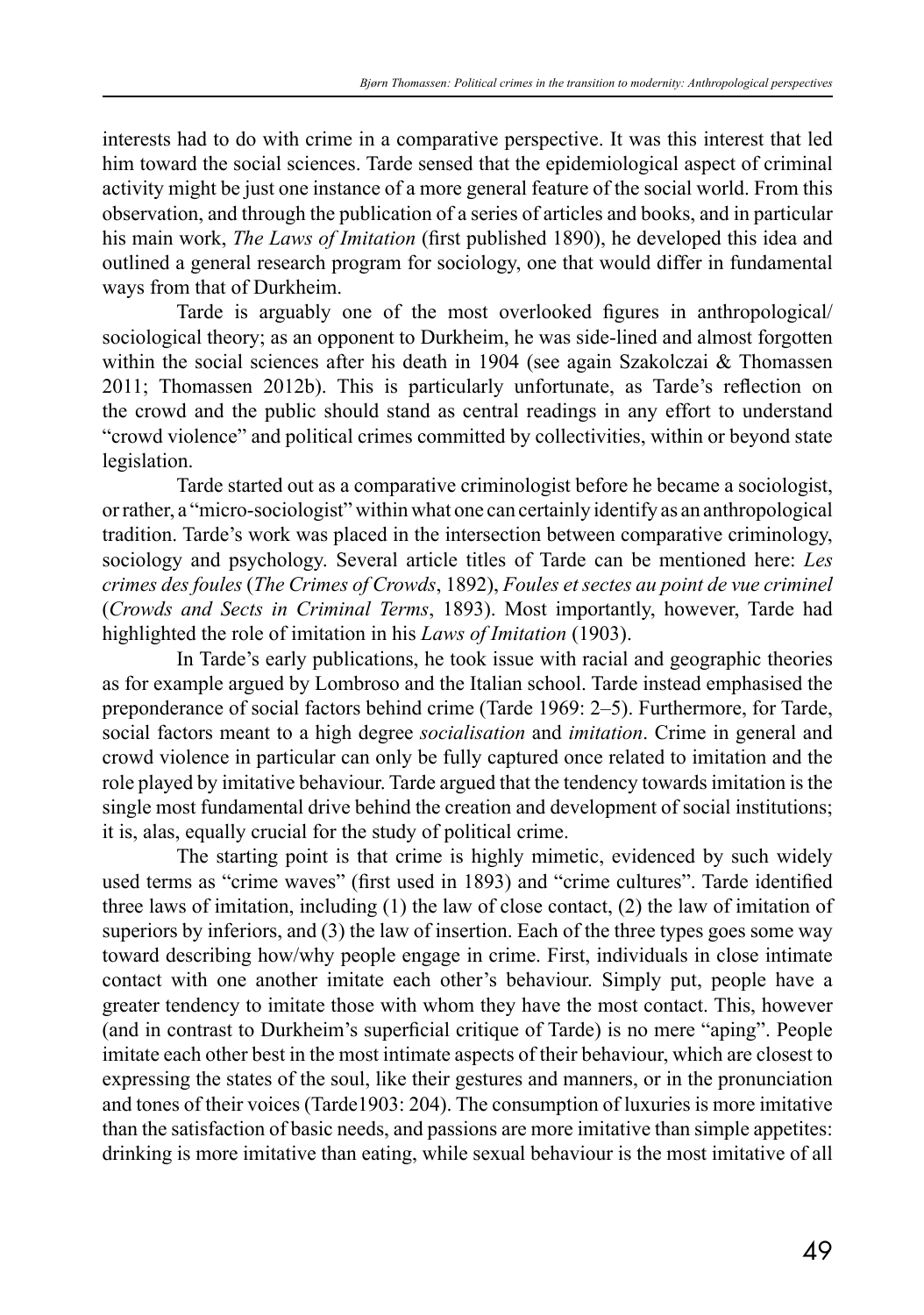(ibid.: 194-7). Imitation, contrary to what might be expected, proceeds from the inner to the outer, starting from the "soul" (ibid.: 199).

Tarde's second law of imitation spreads from the top down: youngsters imitate older children, the poor try to imitate the rich, students imitate teachers, children their parents. Many types of crime are efforts of imitation in this sense. Tarde's third law is the law of insertion: new acts and behaviours are superimposed on old ones and subsequently either reinforce or discourage previous customs. On a related point, Tarde distinguished between two types of imitation, directed towards either *fashion* or *custom*. This distinction belongs to his analysis of the third "extra-logical" influences of imitation, the rhythm between periods when imitation mostly looks towards the past for models, and the ages of custom, and when such models are searched in the present, or the ages of fashion (Tarde 1903: 244 ff). Our modern age, as shown with etymological precision (the French word for fashion is *mode*), certainly belongs to the latter type; and the eventual victory of this modernity constantly breaking with the past seems to be secured by the very logic of rising mutual imitation. Even further, Tarde also argued that in our age, as a consequence of homogenisation, even the natural direction of imitation seems to be reversed: the central modality of imitation not only shifts from time to space, but here it is the *foreign* that gains a model status, instead of the close, the old, the tried, tested and familiar (ibid.: 247).

# **Imitation in the "publics" and the question of leadership**

*[I]nfectious epidemics spread with air or wind; epidemics of crime follow the telegraph G. Tarde, (Tarde 2001: 340-1)*

Tarde considered imitation the foundation of sociality. Far from disappearing in modern, urban societies, based on rational and autonomous individuals, it rather transforms itself with the new circumstances. In his later works, Tarde would further explore the role of imitation with respect to crowds and the emerging "public realm". He did so, for example, in his influential article *The Public and the Crowd*, in which Tarde showed appreciation for Le Bon's work, but with a difference: 'I cannot then agree with that solid writer, Dr. Le Bon, that ours is "the age of the crowd". It is the age of the public, or the publics–and that is quite different' (Tarde 1969: 281).

The distinction is crucial, and stands quite close to the ideas of Tönnies. Whereas in "crowd behaviour", imitation and contagion would happen via direct contact; the emerging "public" has different characteristics that Tarde tried to pin down. In contrast to the crowd, the public is something more intangible, a 'dispersion of individuals who are physically separated and whose cohesion is merely mental' (ibid.: 277). Imitation and contagion are still at play, but at constantly increasing distances. Tarde fully understood the ambivalence of modern city life: increasing interaction, interdependence and the spatial concentration of people went hand-in-hand with distance.

Tarde linked these observations to the role of printing (a mimetic technique *par excellence*, as Benjamin saw so well), in particular newspapers. The newspaper becomes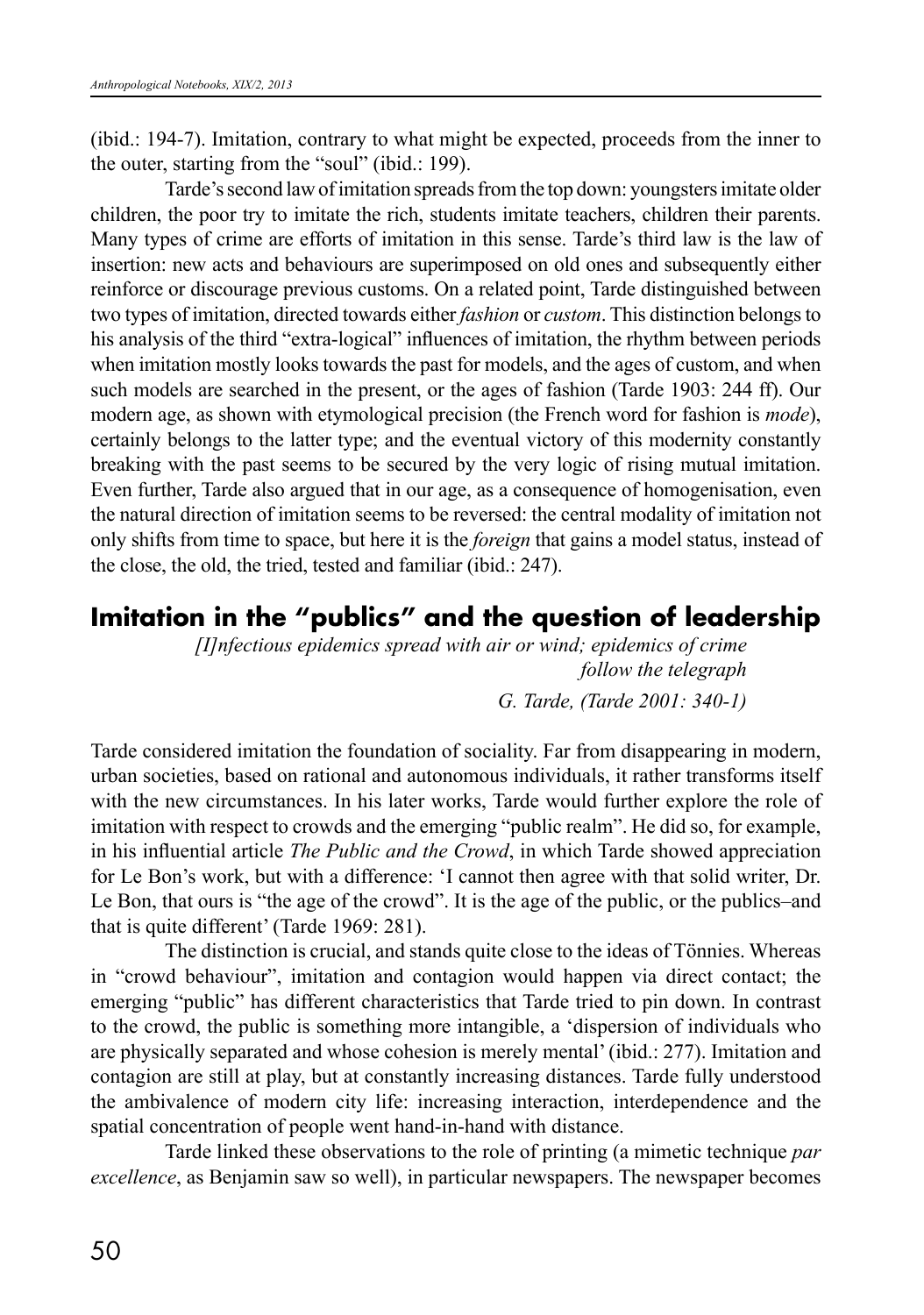a focal point for "currents of opinion", but these currents do not originate in physical encounters but in an imagined or "dreamed" togetherness. The power of the newspaper lies in its novel type of bonding people: 'this bond lies in their simultaneous conviction or passion and in their awareness of sharing at the same time an idea or a wish with a great number of other men' (1969: 278). It has gone largely unnoticed that Tarde here fully anticipated Benedict Anderson's analysis (1991) of reading audiences and the role of the newspapers in the formation of "imagined communities".

Tarde recognised new forms of association as becoming still more impersonal, producing a 'transportation of thought across distance' (ibid.: 279). Whereas one can be a member of only one crowd at a time, this is not so for the public. In fact, said Tarde, there is not one public but many public*s*. This means that mimetic processes can become limitless and therefore almost explosive. The public, says Tarde from the outset of the argument, 'never ceases to grow' and its 'indefinite extension is one of the most clearly marked traits of our period' (ibid.: 277).

Who is the "director" of publics? A main instigator of the public is the journalist (as discussed by Salmon (2009) Tarde was very much reflecting on the Dreyfuss affair as he formulated these ideas). These observations, taken on their own, render clear the importance of Tarde for theorising the public sphere. Tarde would indeed talk about journalists and their capability to create objects of hate and agitate the public in uncontrollable ways; far from the "free press" being a prerequisite for modern democracy, it actually poses a problem: 'The danger for new democracies is the increasing difficulty for men of thought to avoid the obsession of the seductive agitation' (ibid.: 293). The role of the intellectual, said Tarde, is to *resist* 'the destructive and leveling effects of democracy' (ibid.: 294). Tarde traced back the emergence of the press to the  $16<sup>th</sup>$  century, but noted how it had acquired a new and innovative importance during the events of the French Revolution – without, however, engaging with a fuller analysis.

Finally, in his psychology of crowds and publics Tarde noted that '[p]olitical crowds, mostly urban, are the most impassioned and the most furious; fortunately they are versatile, passing from execration to adoration, from excessive anger to excessive joy with extreme facility' (1969: 289). Let me end this article by suggesting that Tarde here had put together elements of an analytical framework that serves to understand the emergence and proliferation of one particularly problematic category of political crime, namely that kind of escalating crime that takes place within the context of modern, political revolutions.

# **'And never heads enough': Violence and the mimetic spiral in revolutions**

*Domestic carnage, now filled the whole year With feast-days, old men from the chimney-nook, The maiden from the bosom of her love, The mother from the cradle of her babe, The warrior from the field – all perished, all – Friends, enemies, of all parties, ages, ranks, Head after head, and never heads enough For those that bade them fall. William Wordsworth, '...and never heads enough...'*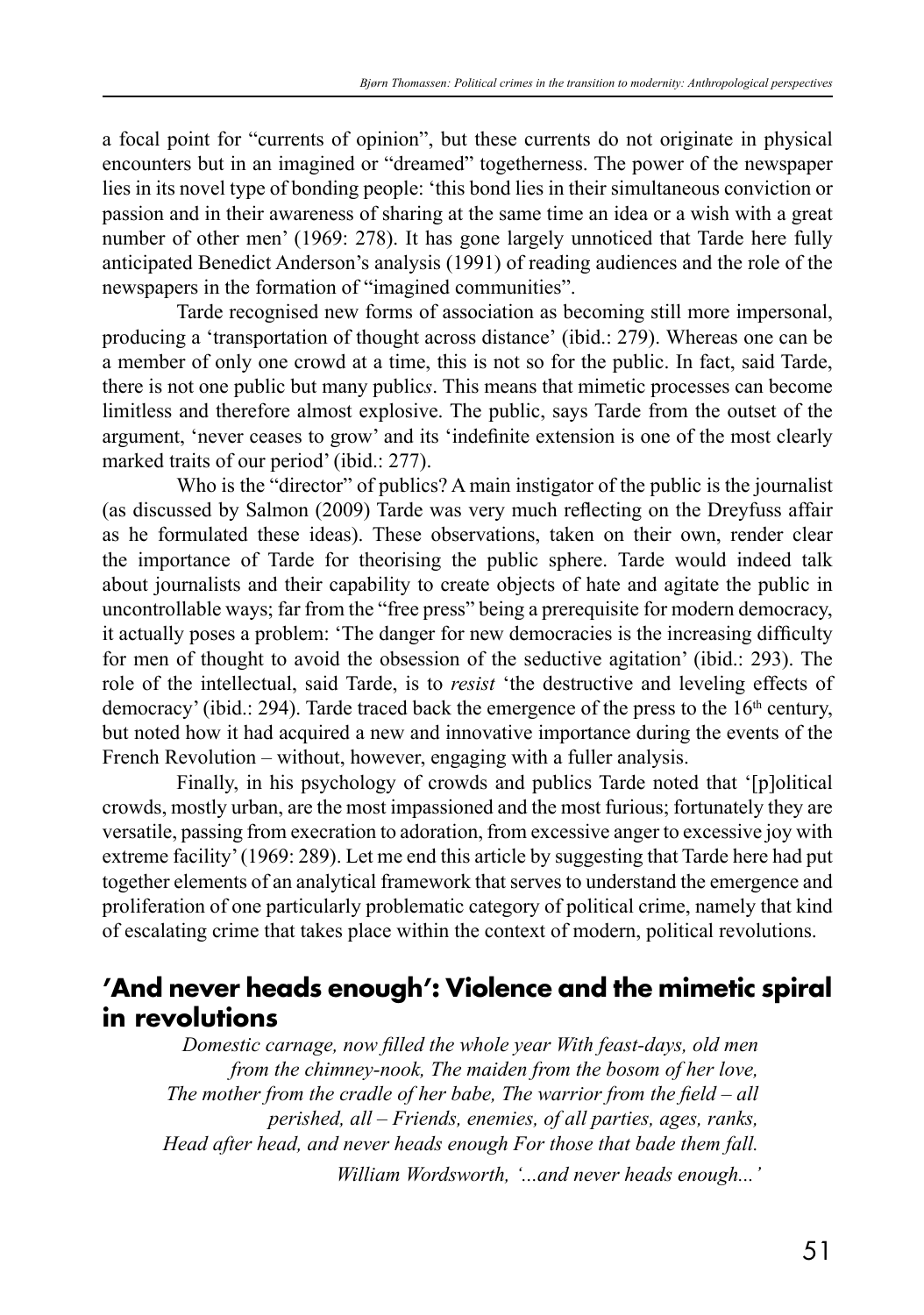Tarde's analysis of imitation and contagion in the modern public sphere can be complemented by the theoretical framework developed by René Girard, and his concept of "mimetic spiral". Girard has analysed mimesis and the relationship between mimesis on the one hand and violence, victimage and truth of the sacred on the other (1976). Girard focused on desire, of acquisitive mimesis (where 'two mimetic rivals attempt to wrest from one another an object because they designate it desirable to one another') and analysed what he called mimetic "contagion" or what he also termed the mimetic spiral – which is one of violence. In his latest work, Girard elaborates these ideas in the context of Clausewitz' writings on war and warfare. Girard's conclusion is that we have entered an age of limitless imitation, an age of accelerating extremities – accompanied by a general process of undifferentiation (Girard 2011). Girard's analysis here shows strong affinities with with Gregory Bateson's discussion of schismogenesis and schismogenetic processess (Bateson 1958).

The point I briefly want to invoke here (for further detail, see Thomassen 2012a) is quite simply that revolutions, defined as sudden ruptured in the institutional make-up of society, can be considered archetypical examples of what Victor Turner saw as "social drama". Turner himself came to recognise that his analysis of performance and liminality bore strong resemblances with human behaviour in the context of political revolutions. However, Turner very problematically paid little attention to the utterly negative and dangerous aspects of liminal behaviour. The second point is therefore that political revolutions are inherently prone to political violence. The most celebrated political revolutions within the European tradition, including the French and the Russian Revolutions, are critically tied to the emergence of new forms of political crime originating in crowd behaviour.

As is well-known, the concept and practice of state "terror" has its origin in the French Revolution and its aftermath. Some of the most horrendous crimes committed during and after the revolution were imitated and took on new proportions with the "red terror" of the Bolsheviks. Such crimes were ignited as acts of group violence outside the legal framework of the state, in what I argue can be understood as "liminal moments" (Thomassen 2009; 2012a), but were then continued within the framework of the new, centralised state, before propelling outwards toward external aggression and warfare. It does seem the case that we still have to come to terms with what might be identified as an *inherently* problematic nature of modern politics, and its reliance on what one might claim to be a "revolutionary epistemology", shared by both Liberal and Socialist regimes.

Girard's analysis, together with Mauss' perceptive account of the Bolsheviks (see Thomassen 2012a), helps us to realise the importance of Turner's insights concerning ritual process; however, they also help us to realise the problematic nature of such process. This public liminality is also what Turner calls "public subjunctivity": 'For a while, anything goes: taboos are lifted, fantasies are enacted, indicative mood behaviour is reversed, the low are exalted and the mighty abased.' However, in contrast to "classical" ritual passages, revolutionary settings are characterised by an absence of ceremony leaders or elders who have been through the passage before; hence, they are marked by a crisis in leadership and a total loss of trust in existing institutions or persons. This creates a setting that allows for imitative behaviour to spread like wildfire, an unleashing of social forces that can easily spiral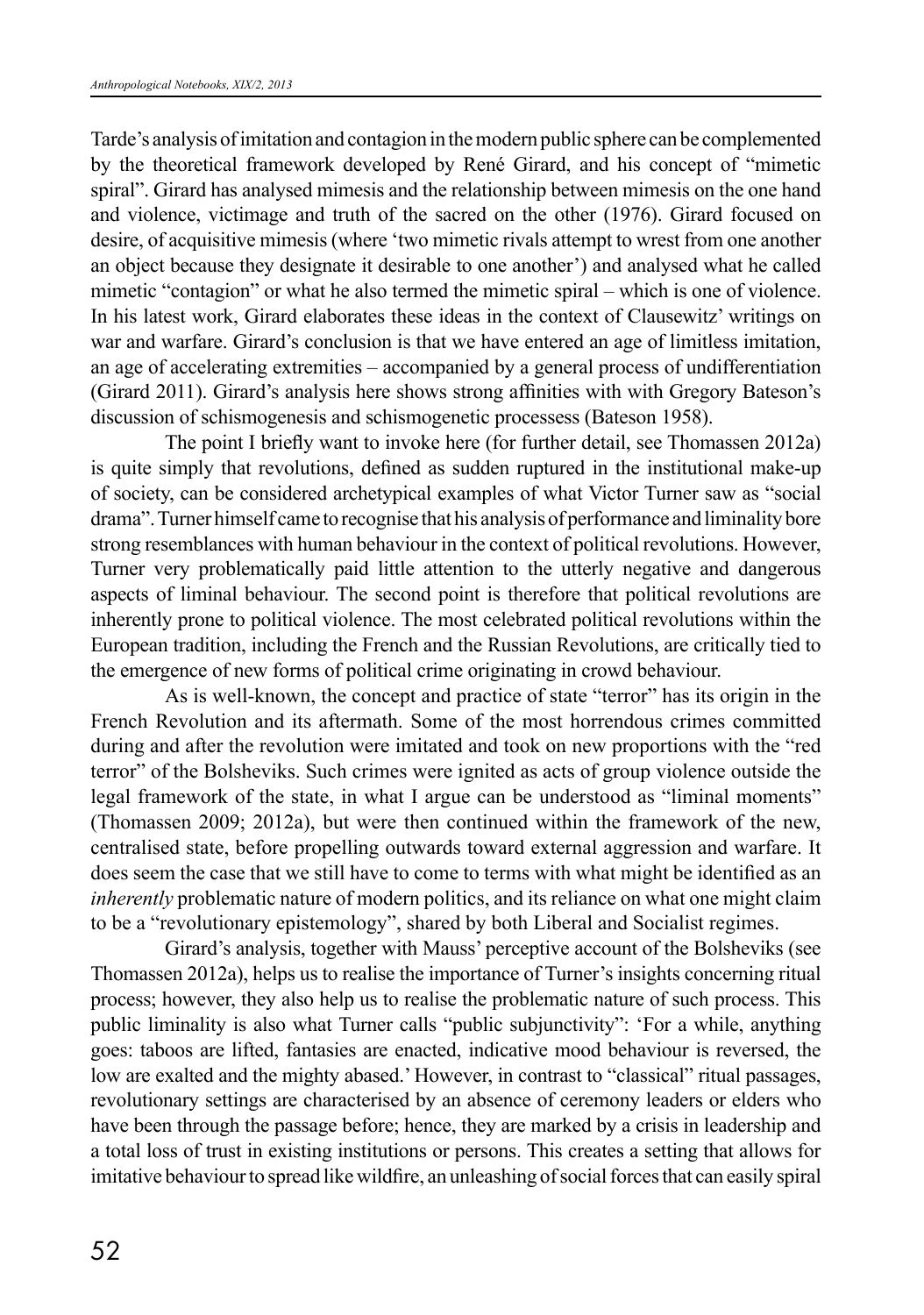out of control. It is no coincidence that the three most imitative types of human behaviour are exactly the ones that tend to roll like an avalanche in revolutionary moments, and often in some tragic form of combination: violence, sexuality and laughter. I hasten to add that the laughter in question is of course not the angelical one we can enjoy on a child's face, transmitting us a primordial, sheer joy of existence; what spreads is something quite different: the demonic, mobbing laughter which is ritually aimed at denigrating or ridiculing others, in public, and very often as a part of mob violence toward designated victims (Baudelaire' reflections on the essence of laughter went far toward capturing these dimensions). Turner himself arguably downplayed these destructive, mimetic forces; after all, he liked to think of liminality as a refreshing cultural force. This might be so, but revolutionary dynamics can easily create a downward spiral toward the murderous grotesque.

The question is then who and what one imitates in a moment where stabile reference points are absent. Revolutionary leaders have often been "outsiders" or marginal figures, often travelling from place to place waiting for their moment to play their game. Far from being charismatic and therefore "gifted", they were rather genuine human failures and outcasts who in highly liminal moments *somehow* captured power. Crowd leaders, wrote Le Bon in 1895, 'are especially recruited from the ranks of those morbidly nervous, excitable, half-deranged persons who are bordering on madness.' I don't think political scientists have really been able to capture this process, and there are very serious reasons why we need to rethink our established notions of political dictators from Robespierre to Mussolini as being "charismatic" (Horvath 1998; 2013).

Revolutionary leaders in history resemble trickster figures. Tricksters are trained in upsetting the social order by reversing values and via their rhetorical and theatrical skills. As noted by Weber, in moments of radical social or political change, in "out-of-theordinary moments", we see the emergence of charismatic leadership – but what Weber failed to notice is that in such moment, when, as Shakespeare put it, "degree is shaken", we also see the emergence of a whole series of other sinister figures.

In other words, revolutions represent perfect scenes for different sorts of selfproclaimed ceremony masters who claim to "have seen the future", but who in reality establish their own position by perpetuating liminality and by emptying the liminal moment from real creativity, turning it into a scene of mimetic rivalry (see again Szakolczai 2000: 218). This is exactly what Girard argued in *Violence and the Sacred* (1976). According to Girard, once a process of undifferentiation unfolds, the process of doubling threatens to spread, and can only be brought to a halt via sacrifice. In the final years of his life, Victor Turner came to recognise the importance of Girard (see for example Turner 1988: 34), and in the precise context of the ritual structure: crisis is contagious, like a plague, and sometimes the 'redressive machinery… fails to function' (ibid.: 35), leading to 'a reversion to crisis.'

Modern revolutions, far from simply providing freedom and rights, actually most often lead to *more* state centralisation, and very often to more violence. The mob violence that unravels in the revolutionary turmoil continues within the new power mechanisms of the centralised state – in fact, modern state institutions develop *with* violence. And finally, in terms of effective history, this almost systematic outbreak of internal violence will often take an outward dimension, propelling the revolutionary movement and the singling out of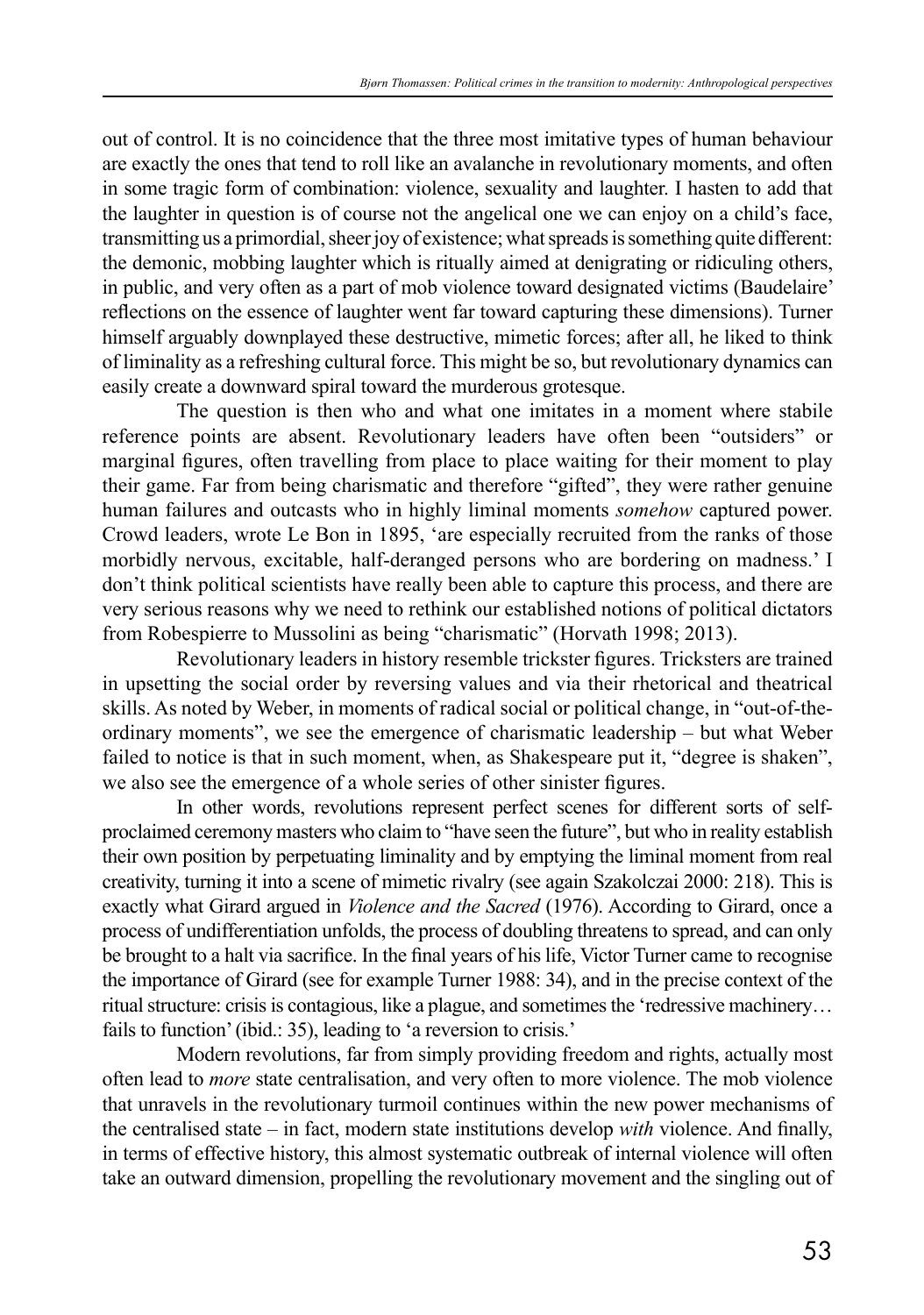enemies into external warfare. The Bolsheviks, after all, did have a model to imitate. As Kropotkin wrote in 1909, 'What we learn from the study of the Great [French] Revolution is that it was the source of all the present communist, anarchist and socialist conceptions.'

## **Conclusion**

This paper has attempted, via the works of Tönnies and Tarde, and aided by maverick anthropologists, such as Victor Turner and Gregory Bateson, to reflect upon crime in a general way, and upon the outbreak of violence as a political crime in the more specific setting of political revolutions. A general understanding of political crimes must insert itself within a larger understanding of the transition to modernity. This was clearly understood by some of the "founding fathers" of the social sciences, including Gabriel Tarde and Ferdinand Tönnies, whose works remain valuable resources in the contemporary context. I think such a reflection is useful for a general, anthropological understanding of two broad types of "political crime": crimes committed by modern states against their own citizens (especially by totalitarian regimes but not only) and crimes committed by individuals and crowds in revolutionary moments, in ritual liminality.

The  $20<sup>th</sup>$  century was marred by political crimes on a scale unprecedented in human history, involving the systematic mass-elimination of "undesired" human beings. As understood by thinkers such as Eric Voegelin and Hannah Arendt, and as also analysed by Zygmunt Bauman, this escalation of violence must be placed within the unfolding of political modernity, rather than being explained away as irrational hick-ups of the pre-modern. From the French Revolution onwards, modern revolutions, far from simply providing freedom and rights, actually most often lead to *more* state centralisation, and very often to more violence. As always stressed by Eisenstadt, the "Jacobin" elements of the French revolution is an inherent part of modernity, and belongs to the core of our revolutionary tradition, hence cannot simply be cast aside as an unhappy side-consequence of otherwise healthy principles. It is also on this particular question that the anthropological traditions of ritual and violence can throw new light on political crimes in the transition to modernity.

# **References**

Anderson, Benedict. 1991. *Imagined Communities*. London: Verso.

Bateson, Gregory. 1958. *Naven*. Stanford: Stanford University Press.

Deflem, Mathieu. 1999. Ferdinand Tönnies on crime and society: an unexplored contribution to criminological sociology. *History of the Human Sciences* 12(3): 87–116.

Durkheim, Émile. 1951. *Suicide. A Study in Sociology*. Illinois: The Free Press.

Foucault, Michel. 1979. *Discipline and Punish*. New York: Vintage.

Gane, Mike (ed.). 1984. *The Radical Sociology of Durkheim and Mauss*. London: Routledge.

Gennep, A. van. 1960 [1909]. *The Rites of Passage*. Chicago: Chicago University Press.

Girard, René. 1976. *Violence and the Sacred*. Baltimore: John Hopkins University Press.

Girard, René. 2011. *Achever Clausewitz*. Roubaix: Flammarion.

Horvath, Agnes. 1998. Tricking into the Position of the Outcast: A Case Study in the Emergence and Effects of Communist Power. *Political Psychology* 19(2): 331–47.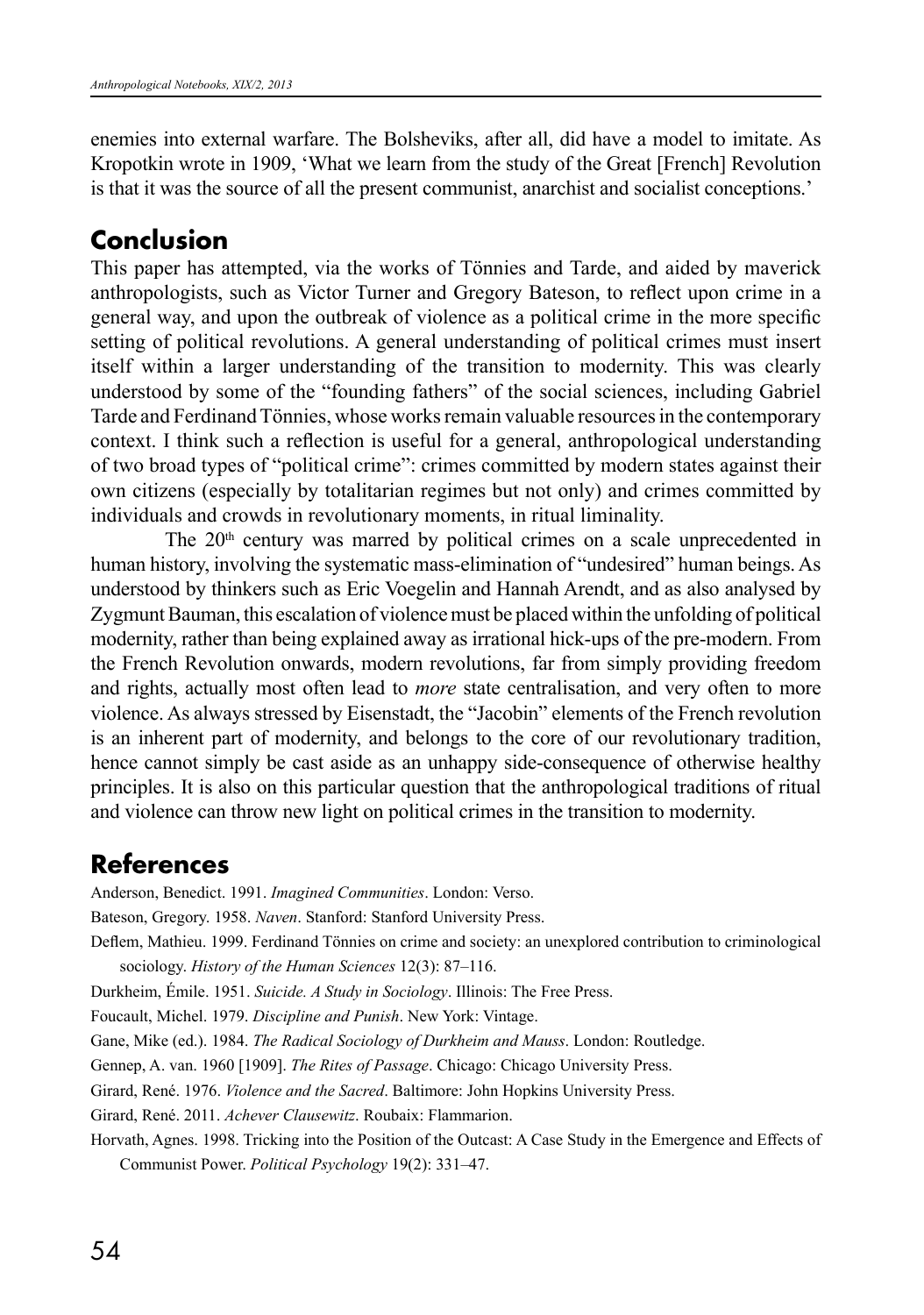- Horvath, Agnes & Bjørn Thomassen. 2008. Mimetic Errors in Liminal Schismogenesis: on the Political Anthropology of the Trickster. *International Political Anthropology* 1(1): 3–24.
- Koselleck, Reinhart. 1998. *Critique and crisis: Enlightenment and the pathogenesis of modern society*. Cambridge: MIT Press.
- Horvath, Agnes. 2013. *Modernism and Charisma.* London: Palgrave Macmillan.
- Le Bon, Gustave. 1960. *The Crowd: A Study of the Popular Mind*. New York: Viking Press.
- Mauss, Marcel. 1990 [1923/24]. *The Gift*. London: Routledge.
- Mauss, Marcel. 1992 [1924-25]. A sociological assessment of Bolshevism. In: Mike Gane (ed.), *The Radical Sociology of Durkheim and Mauss*. London: Routledge, pp. 165–211.
- Meier, Christian. 1990. *The Greek discovery of the political*. Harvard: Harvard University Press.
- Salmon, Louise. 2005. Gabriel Tarde and the Dreyfus Affair. Reflections on the engagement of an intellectual. *Champ pénal/Penal field* 2.
- Szakolczai, Arpad. 2000. *Reflexive Historical Sociology.* London: Routledge.
- Szakolczai, Arpad. 2009. Liminality and Experience: Structuring Transitory Situations and Transformative Events. *International Political Anthropology* 2(1): 141–72.
- Szakolczai, Arpad. 2011. On the origin of words. *International Political Anthropology* 4(2): 171-84.
- Szakolczai, Arpad & Bjørn Thomassen. 2011. Gabriel Tarde as Political Anthropologist: The role of imitation for sociality, crowds and publics within a context of globalization. *International Political Anthropology* 4(1), 41–60.
- Tarde, Gabriel. 1903. *The Laws of Imitation*. New York: Holt and Company.
- Tarde, Gabriel. 1969. *On Communication and Social Influence*. Chicago: The University of Chicago Press.
- Tarde, Gabriel. 1993. *Les lois de l'imitation*. Paris: Éditions Kimé.
- Tarde, Gabriel. 2000 [1897]. Contre Durkheim á propos de son Suicide. In: Philippe Besnard, & Massimo Berlandi, *Le suicide un siècle après Durkheim*. Paris: Presses universitaires de France, pp. 219–57.
- Tarde, Gabriel. 2001. *Penal Philosophy*. New Brunswick: Transaction Publishers.
- Thomassen, Bjørn. 2006. The state and the population census: the creation of national groups in the Austrian empire. *History and Culture of South Eastern Europe* 8(1): 21–43.
- Thomassen, Bjørn. 2008. What kind of political anthropology?. *International Political Anthropology* 1(2): 263–74.

Thomassen, Bjørn. 2009. The Uses and Meanings of Liminality. *International Political Anthropology* 2(1): 5–28.

- Thomassen, Bjørn. 2012a. Towards an anthropology of political revolutions. *Comparative Studies in Society and History* 54(2): 679–706.
- Thomassen, Bjørn. 2012b. Émile Durkheim between Gabriel Tarde and Arnold van Gennep: founding moments of sociology and anthropology. *Social Anthropology* 20(3): 231–49.
- Turner, Victor. W. 1988. *The Anthropology of Performance*. New York: PAJ Publications.
- Tönnies, Ferdinand. 1887. Gemeinschaft und Gesellschaft. Abhandlung des Communismus und des Socialismus als empirischer Culturformen. Lepizing: Fues. Tönnies, Ferdinand & Emile Durkheim. 1972. An Exchange Between Durkheim and Tönnies on the Nature of Social Relations. *American Journal of Sociology* 77(6): 1191–200.
- Tönnies, Ferdinand. 2001. *Community and Civil Society*. Cambridge: Cambridge University Press.
- Tönnies, Ferdinand. 2003. *Kritik der öffentlichen Meinung*. Berlin: Springer.